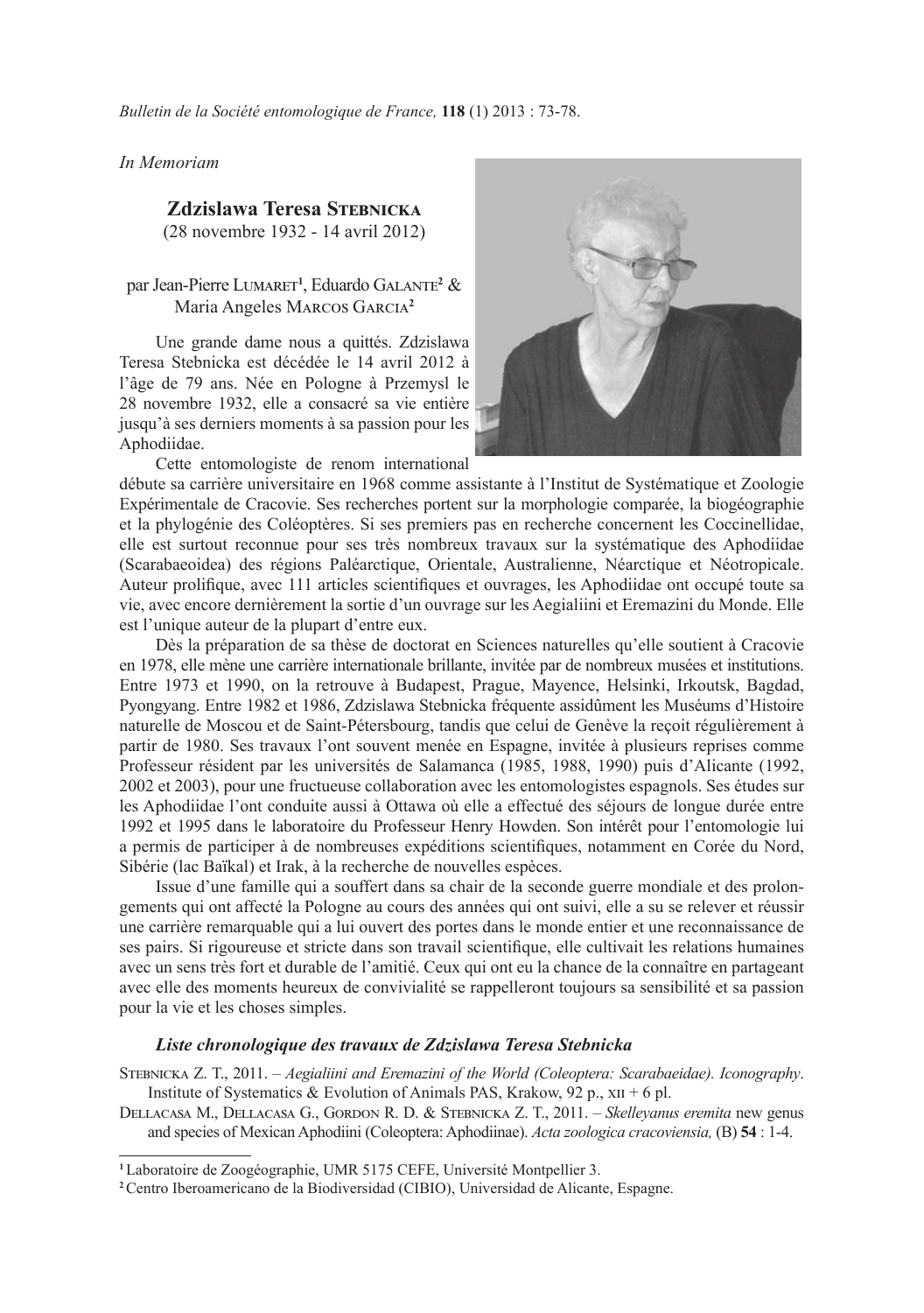- Stebnicka Z. T., 2010. Lectotype designation and synonymy of *Odontolytes andamanensis* W. Koshantschikov, 1916 (Coleoptera: Scarabaeidae: Aphodiinae, Eupariini). *Acta zoologica cracoviensia*, (B) **53** : 161-163.
- Stebnicka Z. T., 2009. *Aphodiinae of Australia (Coleoptera: Scarabaeidae). Iconography.* Institute of Systematics & Evolution of Animals, Polish Academy of Sciences, Krakow, 187 p.,  $x_{1}x + 10$  pl.
- Stebnicka Z. T., 2009. A revision of African species of Odontolochini Stebnicka & Howden, 1996 (Coleoptera, Aphodiinae). *Zootaxa*, **2230** : 1-15.
- Stebnicka Z. T., 2009. *The tribe Eupariini of New World (Scarabaeidae: Aphodiinae: Eupariini). Iconography II*. Institute of Systematics & Evolution of Animals, Polish Academy of Sciences, Cracovie,  $135$  p.,  $xix + 7$  pl.
- Stebnicka Z. T. & Skelley P. E., 2009. A revision of the genus *Haroldiataenius* Chalumeau, 1981 (Scarabaeidae: Aphodiinae: Eupariini). *Insecta Mundi*, **0062** : 1-16.
- Stebnicka Z. T. & Skelley P. E., 2009. Taxonomic redefinition of the genera *Parataenius* Balthasar, 1961 and *Pseudataenius* Brown, 1927, with description of new species (Scarabaeidae: Aphodiinae: Eupariini). *Insecta Mundi*, **0066** : 1-18.
- Stebnicka Z. T., 2008. Revision of the genus *Setylaides* Stebnicka with description of a new species from Thailand (Coleoptera: Scarabaeidae: Aphodiinae: Eupariini). *Annales Zoologici,* **58** (3) : 573-577.
- Stebnicka Z. T., 2007. Comment on the proposed precedence of the generic name *Ataenius* Harold, 1867 over *Aphodinus* Motschulsky, 1862 (Insecta, Coleoptera*). Bulletin of Zoological Nomenclature*, **64** (2) : 123.
- Stebnicka Z. T., 2007. New species of *Iarupea* Martinez and morphological specializations among related taxa associated with ants and termites (Coleoptera: Scarabaeidae: Eupariini). *Revue Suisse de Zoologie*, **114** (3) : 573-590.
- Stebnicka Z. T., 2007. *The genus* Ataenius *Harold, 1867 (Coleoptera: Scarabaeidae) of New World. Iconography.* Institute of Systematics & Evolution of Animals, Polish Academy of Sciences, Cracovie, 155 p.,  $xxvt + 12$  pl.
- STEBNICKA Z. T. & GALANTE E., 2007. New Neotropical taxa, synonymical clarifications and phylogeny of Odontolochini on the world basis (Coleoptera: Scarabaeidae: Aphodiinae). *Acta zoologica cracoviensia*, (B) **50** (2) : 129-138.
- Stebnicka Z. T., 2007. The New World species of *Ataenius* Harold, 1867. VIII. Revision of the *A. scutellaris*-group and diagnosis of the *A. texanus-carinator*-group with descriptions of new species (Coleoptera: Scarabaeidae: Aphodiinae: Eupariini). *Acta zoologica cracoviensia*, (B) **50** (2) : 45-81.
- Stebnicka Z. T., 2006. Revision of the Indo-Australian genus *Cnematoplatys* Schmidt with description of a new species from Queensland (Coleoptera: Scarabaeidae: Aphodiinae: Eupariini). *Australian Journal of Entomology*, **45** : 168-175.
- Stebnicka Z. T., 2006. The New World species of *Ataenius* Harold, 1867. VII. Revision of the *A. complicatus*-group (Coleoptera: Aphodiinae: Eupariini). *Acta zoologica cracoviensia*, (B) **49** (1-2) : 89-114.
- Stebnicka Z. T., 2006. *Tanyana*, a new name for *Taenia* Stebnicka, 2003 (Coleoptera: Scarabaeidae: Aphodiinae: Eupariini). *Acta zoologica cracoviensia,* (B) **49** (1-2) : 183.
- STEBNICKA Z. T., VERDÚ J. R. & GALANTE E., 2006. A new Neotropical genus of the Eupariini-Psammodiini complex with comparative morphology of mouthparts structures and analysis of characters among related taxa (Coleoptera: Scarabaeidae: Aphodiinae). *Acta zoologica cracoviensia*, (B) **49** (1-2) : 55-72.
- Stebnicka Z. T., 2006. Aegialiinae, Eremazinae, Didactyliini, Eupariini, Thinorycterini (p. 103- 105 ; 142-144 ; 179). *In* : Löbl I. & Smetana A. (éds), *Catalogue of Palaearctic Coleoptera, vol. 3: Scarabaeoidea, Scirtoidea, Dascilloidea, Buprestoidea, Byrrhoidea*. Apollo Books, Stenstrup, 690 p.
- Stebnicka Z. T., 2005. A second species of *Selviria* Stebnicka, 1998 from Brazil (Coleoptera, Scarabaeidae, Aphodiinae). *The Coleopterists Bulletin,* **59** (1) : 23-25.
- Stebnicka Z. T., 2005. The New World species of *Ataenius* Harold, 1867. VI. Revision of the *A. aequalisplatensis*-group (Coleoptera: Scarabaeidae: Aphodiinae: Eupariini). *Acta zoologica cracoviensia,*  (B) **48** (1-2) : 99-138.
- Stebnicka Z. T., 2005. A new species of *Saprosites* Redt. from North Island, New Zealand with phylogenetic implications (Coleoptera: Scarabaeidae: Aphodiinae). *New Zealand Journal of Zoology,* **32**  $(1)$  : 1-5.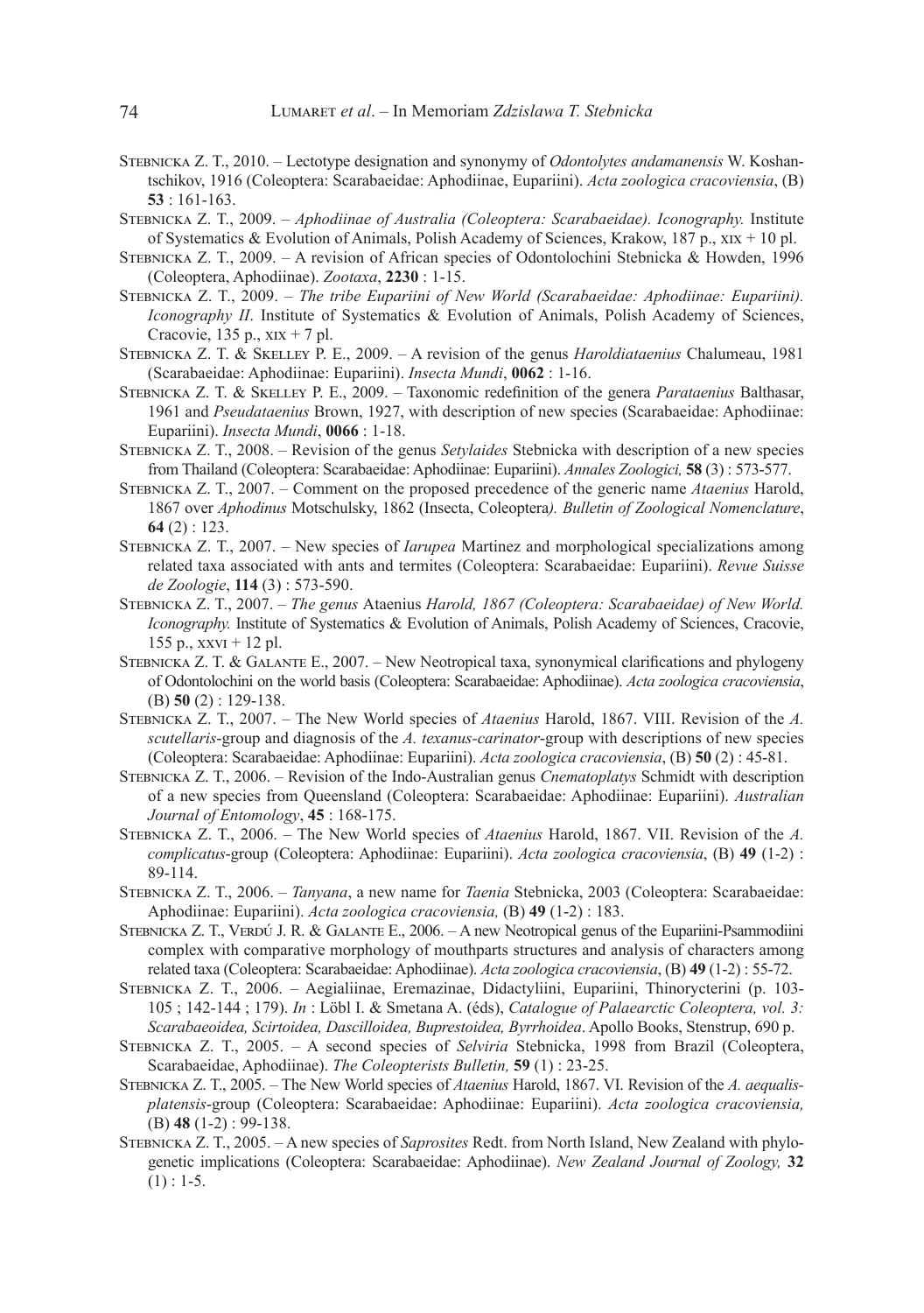- Stebnicka Z. T. & Skelley P. E., 2005. Review of some New World aphodiine genera and descriptions of new species (Coleoptera: Scarabaeidae: Aphodiinae). *Acta zoologica cracoviensia,* (B) **48** (1-2) : 23-42.
- Stebnicka Z. T. & Lago P. K., 2005. The New World species of *Ataenius* Harold, 1867.V. Revision of the *A. strigatus*-group (Coleoptera: Scarabaeidae: Aphodiinae: Eupariini). *Insecta Mundi*, **19** : 55-83.
- Stebnicka Z. T., Dellacasa M. & Skelley P. E., 2004. Review of New World Aegialiini (Coleoptera: Scarabaeidae: Aphodiinae). *Insecta Mundi*, **17** : 73-85.
- Stebnicka Z. T., 2004. The New World species of *Ataenius* Harold, 1867. IV. Revision of the *A. strigicauda*-group (Coleoptera: Scarabaeidae: Eupariini). *Acta zoologica cracoviensia,* **47** : 211-228.
- Stebnicka Z. T., 2003. Revision and hypothetical phylogenetic analysis of the species of the New World genus *Ataeniopsis* (Coleoptera: Aphodiinae: Eupariini). *European Journal of Entomology*, **100** : 101-113.
- GALANTE E., STEBNICKA Z. T. & VERDÚ J. R., 2003. Aphodiinae and Rhyparinae (Coleoptera: Scarabaeidae) of the southern states of Mexico (Chiapas, Oaxaca, Puebla and Veracruz). *Acta zoologica cracoviensia*, **46**  (3) : 283-312.
- Stebnicka Z. T., 2003. The New World species of *Ataenius* Harold, 1867. III. Revision of the *A. imbricatus*group (Coleoptera: Scarabaeidae: Eupariini). *Acta zoologica cracoviensia*, **46** (3) : 219-249.
- Stebnicka Z. T., 2002. The New World Eupariini: Revision of the genus *Auperia* Chevrolat, 1864 (= *Phalangochaeta* Martinez, 1952) (Coleoptera: Scarabaeidae: Aphodiinae). *Revue suisse de Zoologie*, **109** (4) : 741-775.
- Stebnicka Z. T., 2002. The New World species of *Ataenius* Harold, 1867. II. Revision of the West Indian *A. terminalis*-group. (Col. Scarabaeidae: Eupariini). *Acta zoologica cracoviensia*, **45** (3) : 259-281.
- Dellacasa M., Gordon R. D., Harpootlian P. J. & Stebnicka Z. T., 2001. Systematic redefinition of the New World Didactyliini (Coleoptera: Scarabaeidae: Aphodiinae) with descriptions of two new species of *Aidophus* Balthasar. *Insecta Mundi*, **15** (4) : 193-216.
- Stebnicka Z. T., 2001. A revision of the Neotropical species of *Saprosites* Redtenbacher, 1858 (Insecta: Coleoptera: Scarabaeidae: Aphodiinae: Eupariini). *Entomologische Abhandlungen*, **59** (7) : 221-242.
- Stebnicka Z. T., 2001. The New World species of *Ataenius*, Harold, 1867. I. Revision of the *A. crenator*group, *A. nugator*-group and *A. perforatus*-group (Coleoptera: Scarabaeidae: Aphodiinae: Eupariini). *Acta zoologica cracoviensia*, **44** (3) : 253-283.
- Stebnicka Z. T., 2001. Aphodiinae (Insecta: Coleoptera: Scarabaeidae). *Fauna of New Zealand*, **42** : 1-64.
- Stebnicka Z. T. & Dellacasa M., 2001. A new genus for *Oxyomus morosus* Harold, 1869 (Eupariini) and redefinition of *Oxyomus setosopunctatus* A. Schmidt, 1911 (Aphodiini) (Coleoptera Scarabaeidae: Aphodiinae). *Acta Zoologica Mexicana* (N. S.), **83** : 29-34.
- Stebnicka Z. T. & Emberson R., 2001. New species of Aphodiinae from Thailand and Nepal (Coleoptera: Scarabaeidae: Aphodiinae). *Acta zoologica cracoviensia*, **44** (4) : 211-215.
- Stebnicka Z. T. & Dellacasa M., 2001. *Acanthaphodius bruchi* A. Schmidt, 1909, femina nondum cognita (Col.: Scarab.: Aphodiinae). *Acta zoologica cracoviensia,* **44** (4) : 431-433.
- Stebnicka Z. T., 2000. New synonyms in the Micronesian Eupariini (Coleoptera: Scarabaeidae: Aphodiinae). *Acta zoologica cracoviensia*, **43** : 333-334.
- Stebnicka Z. T., 2000. A new genus for Nearctic *Pleurophorus ventralis* Horn, 1887, with phylogenetic inferences (Coleoptera: Scarabaeidae: Aphodiinae: Aphodiini). *Acta zoologica cracoviensia*, **43** : 287-291.
- Stebnicka Z. T., 2000. The genus *Passaliolla* Balthasar, 1945 in Central and South America (Coleoptera: Scarabaeidae: Aphodiinae: Eupariini). *Acta zoologica cracoviensia*, **43** : 233-239.
- STEBNICKA Z. T., 1999. A new genus and species of termitophilous Eupariini from Ecuador with checklist of the Neotropical genera (Coleoptera: Scarabaeidae: Aphodiinae). *Acta zoologica cracoviensia*, **42** : 289-295.
- Stebnicka Z. T., 1999. *Flechtmanniella*, a new name for *Flechtmannia* Stebnicka, 1999 (Coleoptera: Scarabaeidae: Aphodiinae: Eupariini). *Acta zoologica cracoviensia*, **42** : 287.
- STEBNICKA Z. T., 1999. *Lomanoxia* Martinez, 1951, and a new tribe Lomanoxiini with notes on comparative morphology (Coleoptera: Scarabaeidae: Aphodiinae). *Acta zoologica cracoviensia*, **42** : 279-286.
- STEBNICKA Z. T., 1999. Neotropical Eupariini: New and little known genera and species (Coleoptera: Scarabaeidae: Aphodiinae). *Revue suisse de Zoologie*, **106** : 285-300.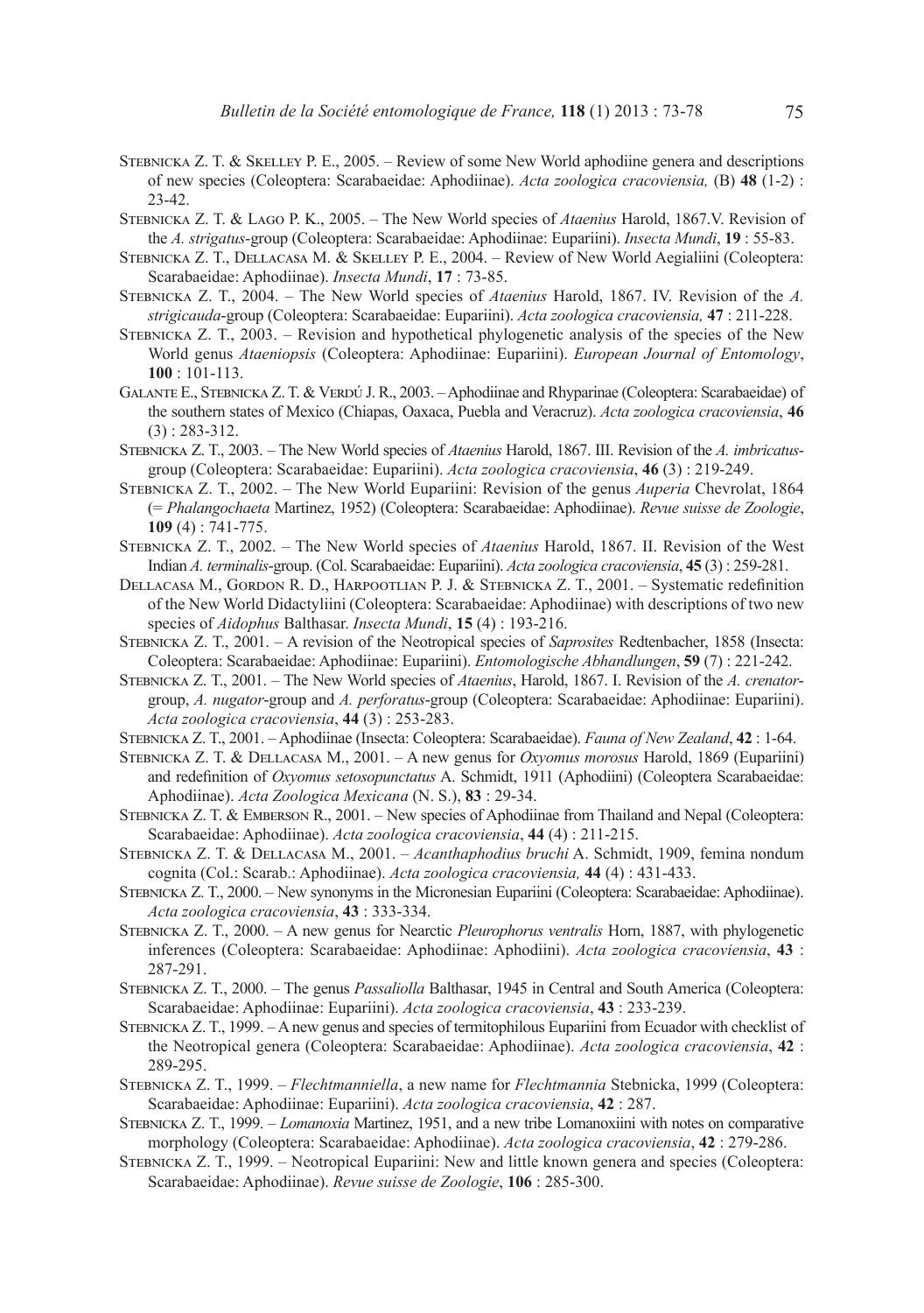- Stebnicka Z. T., 1998. A second species of *Euparixoides* Hinton from Brazil (Coleoptera: Scarabaeoidea: Eupariini). *Acta zoologica cracoviensia*, **41** (2) : 195-197.
- Stebnicka Z. T., 1998. Lectotype designations, new synonymies and distribution records of the Neotropical Eupariini (Coleoptera: Scarabaeoidea: Aphodiinae). *Acta zoologica cracoviensia*, **41** (2) : 199-205.
- Stebnicka Z. T., 1998. The Aphodiinae of New Guinea, the Bismarck Archipelago and the Solomon Islands (Coleoptera: Scarabaeoidea). *Invertebrate Taxonomy*, **12** : 833-895.
- Ahrens D. & Stebnicka Z. T., 1997. On the Aphodiinae of the Nepal-Himalayas (Coleoptera: Scarabaeidae). *Stuttgarter Beitrage zur Naturkunde,* (A) **552** : 1-17.
- STEBNICKA Z. T., 1997. New and little known species of Aphodiinae from China (Coleoptera: Scarabaeoidea). *Acta zoologica cracoviensia*, **40** (2) : 75-77.
- Stebnicka Z. T., 1997. A new genus and species of Eupariini from Argentina (Coleoptera: Scarabaeoidea: Aphodiinae*). Acta zoologica cracoviensia*, **40** (2) : 71-73.
- Stebnicka Z. T. & Howden H. F., 1997. Revision of the Australian species of *Ataenius* Harold (Coleoptera: Scarabaeoidea: Aphodiinae: Eupariini). *Invertebrate Taxonomy*, **11** : 735-821.
- STEBNICKA Z. T. & HOWDEN H. F., 1996. Revision of Australian genera in the tribes Odontolochini, Psammodiini, Rhyparini, Stereomerini and Part of the Eupariini (Coleoptera: Scarabaeoidea: Aphodiinae). *Invertebrate Taxonomy*, **10** : 97-170.
- Stebnicka Z. T., 1995. Comments on the proposed conservation of the specific names of *Aphodius rufus* (Moll, 1782), *A. foetidus* (Herbst, 1783) and *Aegialia rufa* (Fabricius, 1792) (Insecta, Coleoptera). *Bulletin of Zoological Nomenclature*, **51** (1) : 73.
- STEBNICKA Z. T. & HOWDEN H. F., 1995. Revision of Australian genera in the tribes Aphodiini, Aegialiini and Proctophanini (Coleoptera: Scarabaeidae: Aphodiinae. *Invertebrate Taxonomy*, **9** : 709-766.
- Pawłowski J., Mazur M., Młynarski J. K., Stebnicka Z. T., Szeptycki A. & Szymczakowski W., 1994. **–** *Chrząszcze* **(***Coleoptera***)** *Ojcowskiego Parku* Narodowego i terenow osciennych [Coléoptères du Parc national d'Ojcow et de ses environs]. *Prądnik. Prace i* Materiały *Muzeum im. W. Szafera*, suppl. 3, **9**, 238 p.
- Krell T., Holm E. & Stebnicka Z. T., 1994. *Scarabaeus rufus* de Geer, 1778 (currently *Dischista rufa*), *S. rufus* Moll, 1782 (currently *Aphodius rufus*), *S. rufus* Fabricius 1792 (currently *Aegialia rufa*) and *S. foetidus* Herbst, 1783 (currently *Aphodius foetidus*): proposed conservation of the specific name. *Bulletin of Zoological Nomenclature*, **51** (2) : 121-127.
- STEBNICKA Z. T. & HOWDEN H. F., 1994. A revision of the Australian genus *Podotenus* A. Schmidt (Coleoptera: Scarabaeoidea: Aphodiinae). *Invertebrate Taxonomy*, **8** : 17-62.
- Stebnicka Z. T., 1994. A new, unusually modified genus of Psammodiini from Christmas Island (Coleoptera: Scarabaeoidea). *Acta zoologica cracoviensia*, **37** (2) : 65-69.
- Galante E. & Stebnicka Z. T., 1994. Biogeography of Aphodiinae from the Phytogeographic Orocantabrica Province, Cantabrian Range, Spain. *Acta zoologica cracoviensia*, **37** (2) : 39-58.
- Stebnicka Z. T., 1994. The status of some taxa of Aphodiinae with descriptions of new genus and species (Coleoptera: Scarabaeoidea). *Acta zoologica cracoviensia*, **37** (2) : 71-80.
- Stebnicka Z. T., 1993. A new genus and species of Aphodiinae from Leyte (Philippines) with notes on other taxa (Coleoptera: Scarabaeoidea). *Philippine Entomologist*, **9** (1) : 28-35.
- Galante E. & Stebnicka Z. T., 1993. Los Aphodiinae de la Provincia de Caceres, España (Coleoptera, Scarabaeoidea). *Fragmenta entomologica*, **25** (1) : 309-324.
- Stebnicka Z. T., 1993. Scarabée en Pologne d'après Charles-Herman de Perthes. *In* : Sliwa J. (éd.), *Studies in Ancient Art and Civilization*, **6** : 81-85.
- Stebnicka Z. T. & Galante E., 1992. The genus *Pachydema* Cast. from the Canary Islands (Coleoptera: Melolonthidae). *Bulletin de la Société entomologique de France*, **97** (3) : 227-236.
- Stebnicka Z. T. & Galante E., 1992. Studies on some Aphodiinae (Coleoptera, Scarabaeidae) from the Museum d'Histoire Naturelle in Geneve. *Revue suisse de Zoologie*, **98** (4) : 725-729.
- Stebnicka Z. T., 1992. Aphodiinae from Thailand (Coleoptera, Scarabaeidae). *Stuttgarter Beiträge zur Naturkunde,* (A) **481** : 1-16.
- Stebnicka Z. T. & Galante E., 1992. *Aphodius songrini* sp. n. from North Korea (Coleoptera: Scarabaeidae: Aphodiinae). *Elytron*, **6** : 11-13.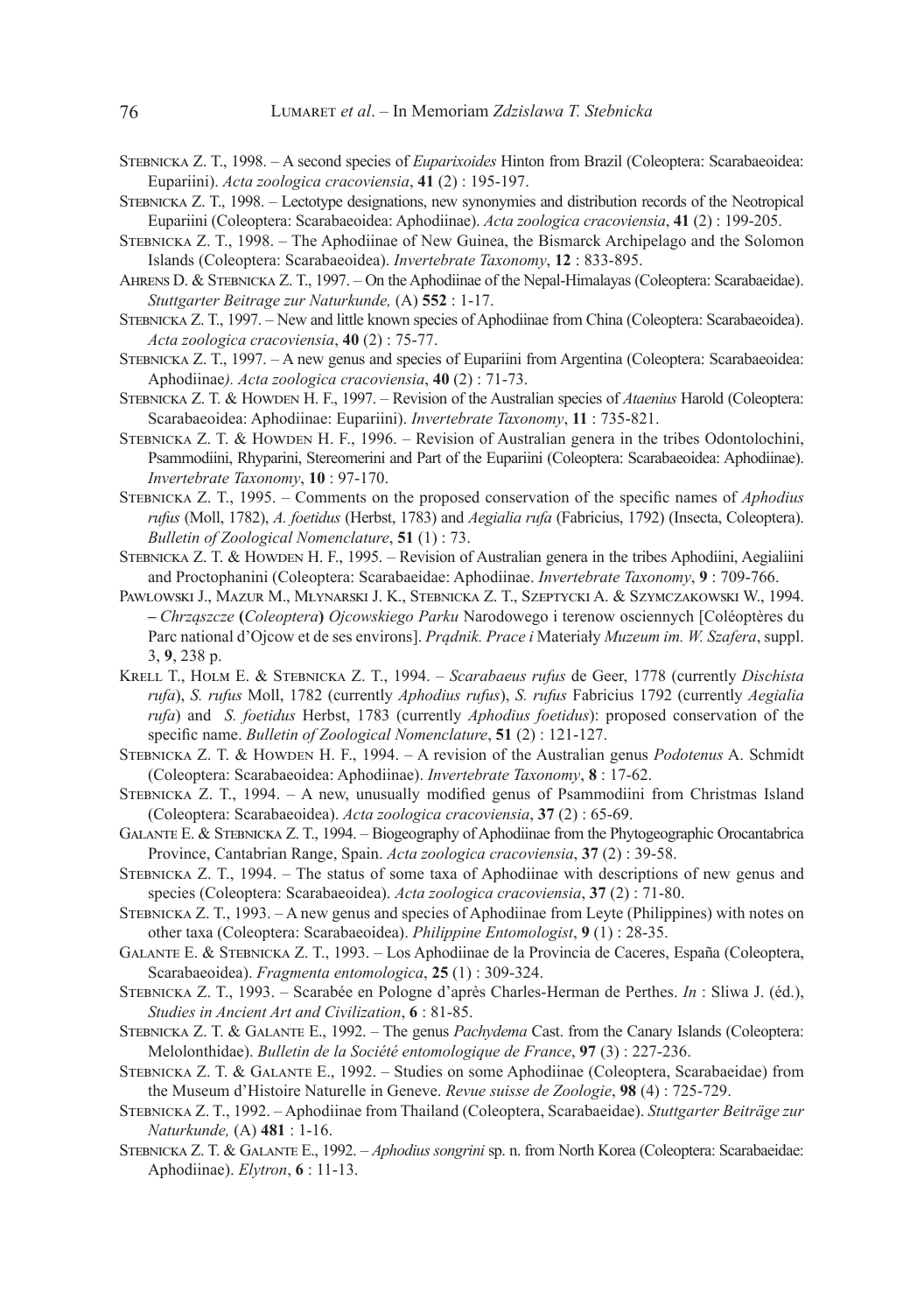- Stebnicka Z. T., 1991*.* Tenebrionidae Boridae. *In* : *Klucze do oznaczania owadow Polski* [Clés pour l'identification des insectes de Pologne]. Part XIX (91): Coleoptera. Panstwowe Wydawnictwo Naukowe, Wroclaw, 93 p.
- Stebnicka Z. T., 1991. Aphodiinae from Sabah (Coleoptera, Scarabaeidae). *Revue suisse de Zoologie*, **98** (1) : 3-7.
- Stebnicka Z. T., 1990*.* Further Aphodiinae from the Eastern Nepal Himalayas (Coleoptera, Scarabaeidae)*. Stuttgarter Beiträge zur Naturkunde,* (A) **449** : 1-14.
- Stebnicka Z. T., 1990. New synonymies and notes on some Aphodiinae (Coleoptera, Scarabaeidae). *Revue suisse de Zoologie*, **95** (4) : 895-899.
- PAWŁOWSKI J., KUSKA A. & STEBNICKA Z. T., 1989. The occurrence of pasture species in the necrocenoses of beetles in the Neolithic profiles at Pleszów. Annex. *In* : Wasylikowa K. (éd.) Paleoecological characteristics of the settlement periods of the Linear Pottery and Lengyel cultures at Cracow-Nowa Huta (on the basis of plant material). *Przegląd Archeologiczny*, **36** : 57–87.
- Stebnicka Z. T., 1989. Revision of the Aphodiinae of the Western Himalayas (Coleoptera, Scarabaeidae). *Stuttgarter Beiträge zur Naturkunde,* (A) **441** : 1-29.
- Stebnicka Z. T., 1988. Coleoptera: Scarabaeidae, Aphodiinae from Sri Lanka. *Entomologica scandinavica* (suppl.), **30** : 163-166.
- Stebnicka Z. T., 1988. On some Aphodiinae (Coleoptera, Scarabaeidae) from the Museum d'histoire naturelle in Geneve. *Revue suisse de Zoologie*, **95** (4) : 961-970.
- Stebnicka Z. T., 1987. Notes on feeding behavior and comparative morphology of mouthparts in Scarabaeidae (Coleoptera). Part I. *Y.E.S. Quarterly*, **4** (2) : 33-37.
- Stebnicka Z. T., 1987. Meloidae. *In: Klucze do oznaczania owadów Polski* [Clés pour l'identification des insectes de Pologne]. Part XIX (84): Coleoptera. Panstwowe Wydawnictwo Naukowe, Warszawa, 34 p.
- Matthews E. & Stebnicka Z. T., 1986. A review of *Demarziella* Balthasar, with a transfer from Aphodiinae to Scarabaeinae (Coleoptera, Scarabaeidae). *Australian Journal of Zoology*, **34** : 449-461.
- Stebnicka Z. T., 1986. Notes on the taxonomic status of the genus *Caelius* Lewis (Coleoptera, Scarabaeidae, Aphodiinae). *Acta zoologica cracoviensia*, **29** (14) : 339-354.
- Stebnicka Z. T., 1986. Revision of the Aphodiinae of the Nepal-Himalayas. *Stuttgarter Beiträge zur Naturkunde,* (A) **397** : 1-51.
- Stebnicka Z. T., 1985. Notes on the distribution and economic importance of the Scarabaeid beetles. *Y.E.S. Quarterly*, **2** (3) : 26-31.
- Stebnicka Z. T., 1985. A revision of the Palaearctic species of the subgenus *Erytus* Muls. et Rey (Coleoptera, Scarabaeidae, Aphodiinae). *Acta zoologica cracoviensia*, **28** (5) : 221-244.
- Stebnicka Z. T., 1985. A new genus and species of Aulonocneminae from India with notes on comparative morphology (Coleoptera, Scarabaeidae). *Revue suisse de Zoologie*, **92** (3) : 649-658.
- Stebnicka Z. T., 1985. Descriptions of the new species of Aphodiini from Himalayas with notes on other taxa (Coleoptera, Scarabaeidae, Aphodiinae). *Revue suisse de Zoologie*, **92** (2) : 359-366.
- Stebnicka Z. T., 1984. *Aphodius rufus* Moll. 1782 and *Aegialia rufa* Fabricius, 1792 (Insecta: Coleoptera) proposed conservation under the plenary powers by suppression of *Aphodius scybalarius* Fabricius, 1792. *Bulletin of Zoological Nomenclature*, **41** (4) : 595-602.
- Stebnicka Z. T., 1983. Scarabaeoidea (p. 3-160). *In* : Burakowski B., Mroczkowski M. & Stefanska J. (éds), *Katalog Fauny Polski (Catalogus Faunae Poloniae). Cz. XXIII – Coleoptera, t. 9: Scarabaeoidea*. PWN, Varsovie.
- Stebnicka Z. T., 1983. New species of Eupariini (Coleoptera, Scarabaeidae, Aphodiinae) from Papua-New Guinea. *Revue suisse de Zoologie*, **91** (3) : 595-602.
- Stebnicka Z. T., 1983. New species of *Caelius* Lewis (Coleoptera, Scarabaeidae) from the Himalayas. *Revue suisse de Zoologie*, **90** (2) : 317-323.
- Stebnicka Z. T., 1983. Lucanidae Trogidae. *In* : *Klucze do oznaczania owadow Polski* [Clés pour l'identification des insectes de Pologne]. Part XIX (26-27): Coleoptera. Panstwowe Wydawnictwo Naukowe, Varsovie, 26 p.
- Stebnicka Z. T., 1982. New and little known species of *Aphodius* Illig. (Coleoptera, Scarabaeidae, Aphodiinae). *Archives des Sciences*, **36** (1) : 75-80.
- Stebnicka Z. T., 1982. New species of *Aphodius* Illiger from the Himalayas (Coleoptera, Scarabaeidae). *Bulletin de l'Académie polonaise de Sciences, Série Sciences biologiques*, **29** (7-8) : 333-339.